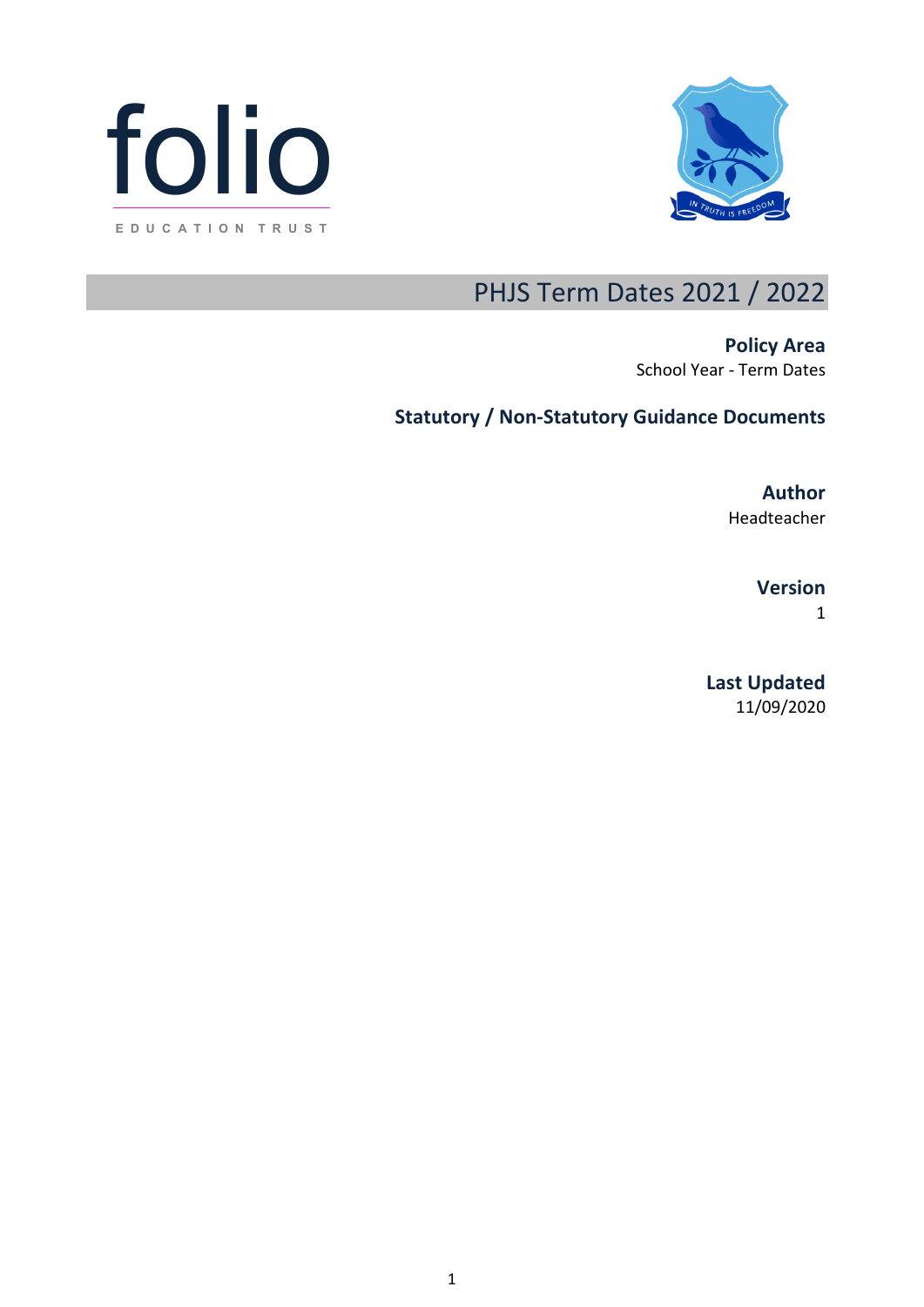# **Term Dates 2021/22**

### **Autumn Term 2021 66 School Days (students)**

| 66 School Days (students) |
|---------------------------|
|---------------------------|

| <b>Staff Training Day:</b><br><b>Staff Training Day:</b><br><b>Staff Training Day:</b> | Wednesday 1st September 2021<br>Thursday 2 <sup>nd</sup> September 2021<br>Friday 3rd September 2021 | <b>School closed to students</b><br>School closed to students<br>School closed to students |
|----------------------------------------------------------------------------------------|------------------------------------------------------------------------------------------------------|--------------------------------------------------------------------------------------------|
| 1 <sup>st</sup> day for students                                                       | Monday 6 <sup>th</sup> September 2021                                                                |                                                                                            |
| <b>Staff Training Day:</b>                                                             | Thursday 23rd September 2021                                                                         | School closed to students                                                                  |
| <b>October Half Term:</b>                                                              | Monday 25th October - 29th October                                                                   | <b>Holiday 1 Weeks</b>                                                                     |
| <b>Staff Training Day:</b>                                                             | Friday 12 <sup>th</sup> November 2021                                                                | School closed to students                                                                  |
| Last Day of Autumn Term:                                                               | Wednesday 15 <sup>th</sup> December 2021                                                             | Holiday 2 weeks 3 days                                                                     |
| <b>Spring Term 2022</b>                                                                |                                                                                                      | 57 school days (students)                                                                  |
| 1 <sup>st</sup> Day of Spring Term:                                                    | Tuesday 4 <sup>th</sup> January 2022                                                                 |                                                                                            |
| <b>Staff Training Day:</b>                                                             | Monday 21st January 2022                                                                             | School closed to students                                                                  |
| <b>February Half Term:</b>                                                             | Monday 14th - 18th February 2022                                                                     | <b>Holiday 1 week</b>                                                                      |
| <b>Staff Training Day:</b>                                                             | Wednesday 16 <sup>th</sup> March 2022                                                                | School closed to students                                                                  |
| Last Day of Spring Term:                                                               | Friday 1st April 2022                                                                                | Holiday 2 weeks 1 day                                                                      |
| <b>Summer Term 2022</b>                                                                |                                                                                                      | 60 school days (students)                                                                  |
| 1 <sup>st</sup> day of Summer Term:                                                    | Tuesday 19th April 2022                                                                              |                                                                                            |
| <b>Bank Holiday:</b>                                                                   | Monday 2 <sup>nd</sup> May 2022                                                                      | Holiday, School closed                                                                     |
| <b>May Half Term:</b>                                                                  | Monday 30 <sup>th</sup> May - 3 <sup>rd</sup> June 2022                                              | <b>Holiday 1 week</b>                                                                      |
| <b>Staff Training Day:</b><br><b>Staff Training Day:</b>                               | Friday 17 <sup>th</sup> June 2022<br>Monday 20 <sup>th</sup> June 2022                               | School closed to students<br>School closed to students                                     |
| Last Day Summer Term                                                                   | Thusday 21st July 2022                                                                               |                                                                                            |